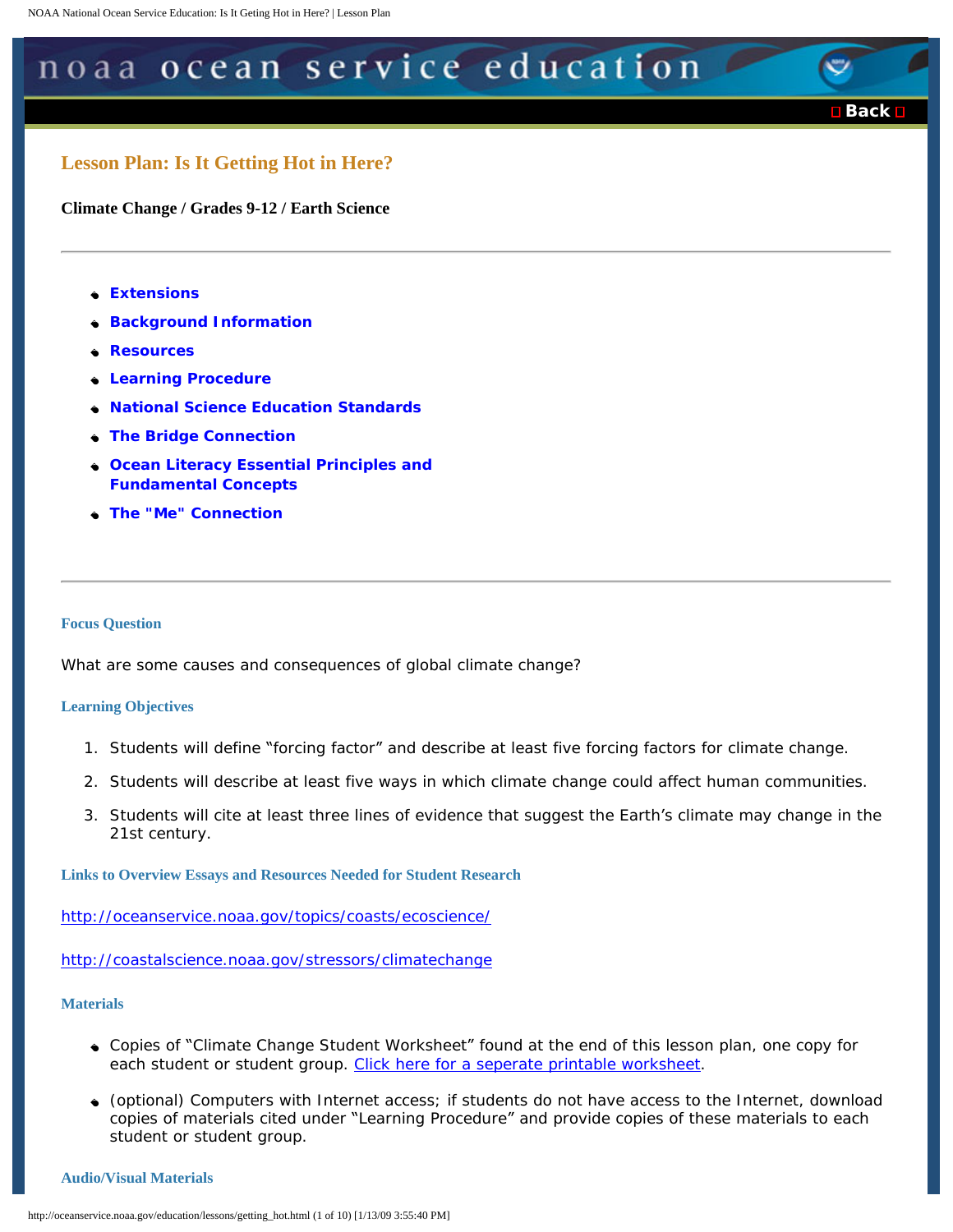NOAA National Ocean Service Education: Is It Geting Hot in Here? | Lesson Plan

## None

#### **Teaching Time**

One or two 45-minute class periods, plus time for student research

**Seating Arrangement** 

Groups of 2-3 students

## **Maximum Number of Students**

21, if each group is to have a unique report topic

**Key Words** 

Climate change Forcing factor Greenhouse gas Paleo proxy

[\(top\)](#page-0-0) 

# <span id="page-1-0"></span>**Background Information**

More than half of the U.S. population lives near a coast, and about one of every six jobs in the U.S. is related to coastal or marine resources. Ocean and coastal waters provide food, recreational opportunities, habitats for diverse plant and animal life, minerals, and transportation resources that support trade and commerce. These benefits cannot be taken for granted, because coastal environments are constantly subjected to forces that cause dramatic change. In addition to natural processes such as winds, storms, and rainfall, coastal environments are affected by forces resulting from human activities including pollution, invasive species, and climate change. Climate change associated with human activities increases natural climate variability and adds to natural stresses already present in coastal ecosystems. Processes that cause climate change are called "forcing factors," and can be grouped into five categories:

- 1. **Ocean Temperature and Sea Ice**  In some part of the ocean, seawater temperatures rose during the last half of the 20th century, causing significant reductions in the extent of sea ice. By the end of the 21st century, seawater temperatures are expected to be much higher, and Arctic sea ice may be absent for most of the year. These changes will dramatically alter many marine ecosystems, and may result in deadly stress to organisms such as corals that live in habitats where temperatures are already near lethal levels. The disappearance of Arctic sea ice may result in extinction of polar bears and other species that depend upon this habitat.
- 2. **Sea Level Rise**  Globally, sea levels rose by 4-8 inches during the 20th century, continuing a trend that has been underway since the last ice age. But the rate of change is increasing, and the rise of global sea levels is expected to be several times larger during the 21st century. In areas where land is sinking (such as Louisiana and Texas), the relative change in sea level may be as much as 20-40 inches. Impacts of higher sea levels include increased coastal erosion,disappearance of many coastal habitats and their associated natural resources, and intrusion of saltwater into drinking water supplies and freshwater ecosystems.
- 3. **Ocean Currents**  Changes in global temperature could lead to changes in ocean circulation (such as El Niño in the Pacific Ocean). Such changes in the Atlantic Ocean could alter the flow of the Gulf Stream and cause major air temperature alterations in the North Atlantic, resulting in colder climates in western European countries that are presently warmed by the Gulf Stream.
- 4. **Coastal Storms** ñ Warmer temperatures can be expected to increase wind speed and rainfall in hurricanes, and the impacts of storm surges will be greater because of higher sea levels. Consequently, the damage to human communities normally associated with hurricanes will be more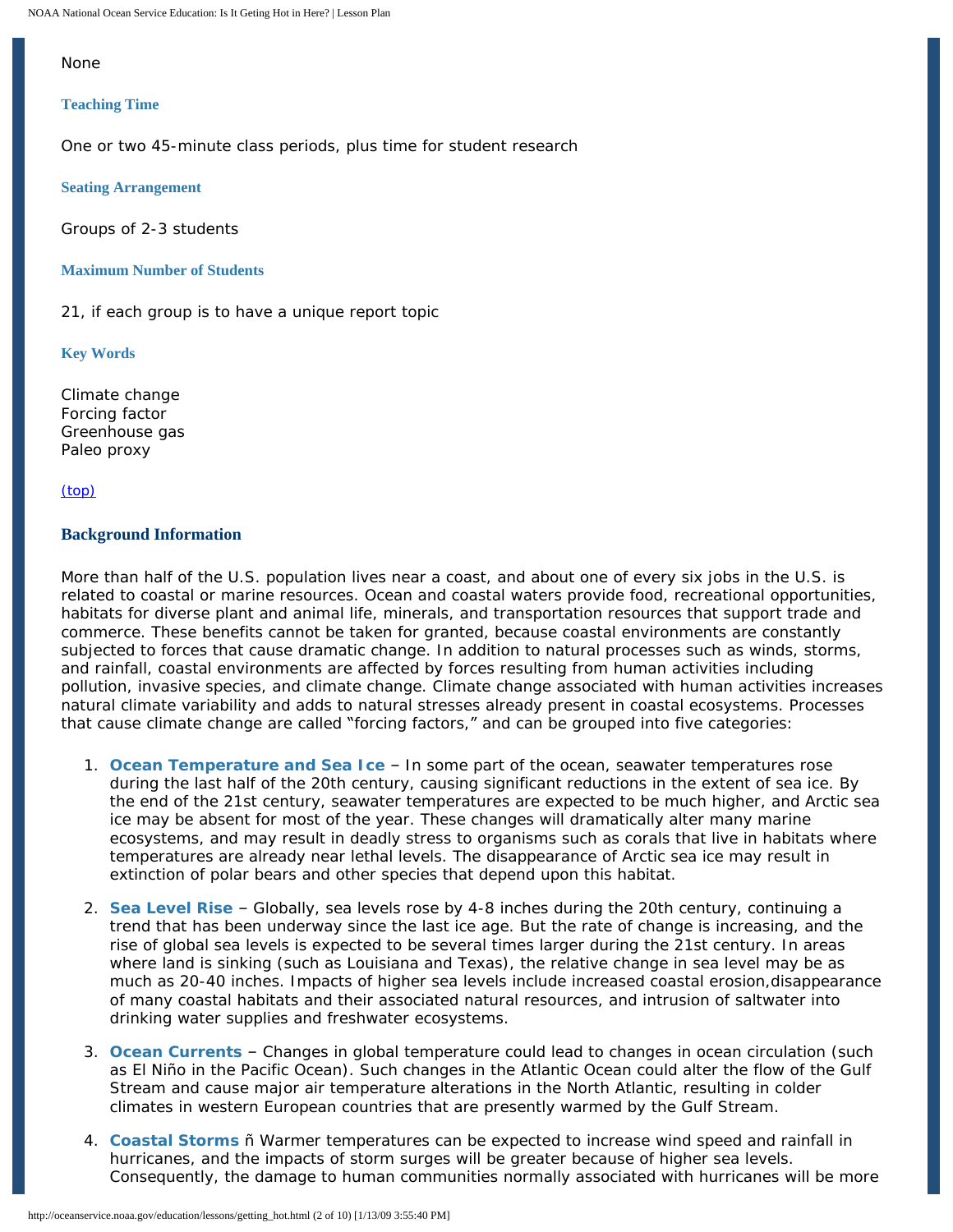severe, coastal ecosystems will experience greater disturbance and stress, and supplies of fresh water may be jeopardized by saltwater intrusion.

5. **Freshwater Inflow** ñ Changing climates are likely to produce significant changes in runoff and river flows, which will affect the influx of chemicals and sediments to estuaries and coastal waters. Because these ecosystems are important nursery habitats for many species and help protect inland areas from erosion by coastal storms, alterations in freshwater flow are likely to be accompanied by stress to living organisms and human communities that depend upon these systems.

Earth's climate has changed many times in its 4,500 million-year history. Regardless of their cause, the climate changes expected during the 21st century will profoundly alter coastal ecosystems as we know them today. Because we depend on these ecosystems in many ways, it is vital to understand the causes of climate change, the resulting impacts to coastal environments, and how human communities should respond. The National Ocean Service's National Centers for Coastal Ocean Science are conducting research to understand the relationship of human-associated and natural climate change forces so that potential impacts on critical coastal ecosystems can be predicted and, where possible, mitigated. In this lesson students will investigate the history and causes of climate change, how these changes have affected natural systems and human communities, and what changes are forecast for the future.

# [\(top\)](#page-0-0)

# <span id="page-2-0"></span>**Learning Procedure**

1. To prepare for this lesson, review questions on the ìClimate Change Student Worksheet.î Make copies of the worksheet, one copy for each student or student group

If you do not plan to have students use the internet for research, download the following:

- ìOverview of Climate Processesî ([http://www.ngdc.noaa.gov/paleo/ctl/about4.html;](http://www.ngdc.noaa.gov/paleo/ctl/about4.html) the Overview includes four Web pages: The Big Picture, The Greenhouse Planet, Climate and the Water Balance, and Time Scales of Climate Change); and
- ìClimate TimeLine Tutorialî [\(http://www.ngdc.noaa.gov/paleo/ctl/drought.html;](http://www.ngdc.noaa.gov/paleo/ctl/drought.html) the Tutorial includes three Web pages: Introduction, The Hydrograph Story, and Drought Data Inquiry)

Make a copy of these pages for each student group. Most of these pages have links to other relevant topics, some of which you may also want to copy.

- 2. Lead a brief discussion of students' ideas about climate change, including whether they think Earth's climate really is changing, possible causes for such change, and the potential consequences of these changes to natural systems and human communities.
- 3. Have each student or student group complete the ìClimate Change Student Worksheet.î Lead a discussion of studentsí answers to the worksheet questions.

Correct answers are:

- 1. The primary force outside the Earth's internal system that drives the planet's weather and climate systems is the sun.
- 2. Two factors outside Earth's environment and climate system that can cause the amount of energy reaching the surface of the Earth to vary are internal processes within the sun and changes in the Earth's orbit.
- 3. About 30% of the radiation entering the Earth's atmosphere is reflected back to space, and about 70% is absorbed by the atmosphere and surface of the planet.
- 4. About 25% of the radiation entering the Earth's atmosphere is absorbed by greenhouse gases.
- 5. In recent years, concern has grown that human activities, especially the combustion of fossil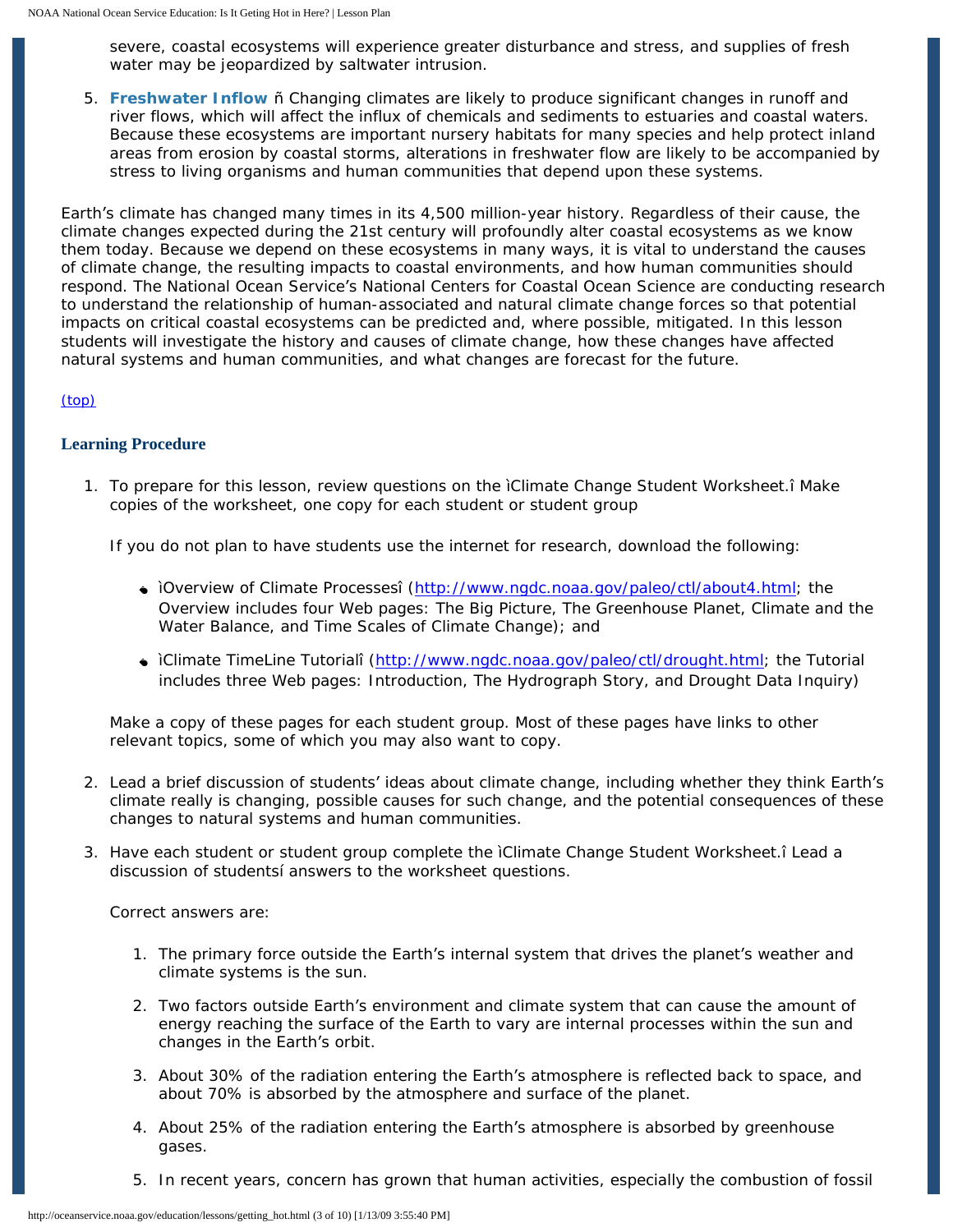fuels, are increasing carbon dioxide levels in the atmosphere to levels that haven't been seen in over 400,000 years.

- 6. Venus receives about twice the radiation received by Earth and has an atmosphere rich in carbon dioxide.
- 7. Residence time is the time it takes for a volume of water to cycle through the hydrologic system.
- 8. Tectonic scales are used to describe variation in Earth's climate over the past 300 million years.
- 9. Orbital scales are used to describe variation in Earth's climate over the past 3 million years.
- 10. Centennial scales are used to describe variation in Earth's climate over the past 1,000 years.
- 11. Temperature is the primary measure of climate and can be measured or reconstructed for the Earth's surface and sea surface.
- 12. Biomass and vegetation patterns may be discerned in a variety of ways and provide evidence of how ecosystems adapt to climate change.
- 13. Sea level is usually related to the degree of ice coverage in high latitudes and elevations.
- 14. Volcanic eruptions can alter climate due to aerosols emitted into the atmosphere.
- 15. Climate forcing refers to specific phenomena that directly influence changes in climate.
- 16. The hydrologic cycle has been described as Earth's thermostat.
- 17. Water vapor is the primary greenhouse gas in the atmosphere.
- 18. Milankovitch cycles are changes in Earth's orbit that occur in 100,000, 41,000, and 21,000 year periods.
- 19. Pacific Decadal Oscillation (PDO) is a cycle in the sea surface temperature pattern across the North Pacific Ocean that recurs approximately every ten years.
- 20. El Niño Southern Oscillation (ENSO) is an oscillation in sea surface temperature and surface pressure across the tropical Pacific Ocean, causing both local and global changes in weather and climate.
- 4. Tell students that their assignments are to use NOAA's Climate TimeLine Information Tool [\(http://](http://www.ngdc.noaa.gov/paleo/ctl)  [www.ngdc.noaa.gov/paleo/ctl](http://www.ngdc.noaa.gov/paleo/ctl) ) to prepare reports on climate variation over various time scales. The Climate TimeLine provides information for time scales of 1 day, 1 year, 10 years, 100 years, 1,000 years, 10,000 years, and 100,000 years. Assign one of these time scales to each student group. Tell students that their reports should summarize information under the "Climate Science " heading for their assigned time scale, including forcing factors, relevant measurements, and how these measurements are made. To access this heading, students should move their cursor over the appropriate time scale on the left side of the page. A menu will pop up with "Summary, " "Climate Science," "Climate History," and "Resources" headings. They should select "Climate Science," and they're off. Students should also review information on adjacent time scales for additional data that may be relevant to their own.
- 5. Have each student group present their reports. Key points for each time scale are:

**1 day – Forcing Factors:** Earth's rotation on its axis; rotation of moon around the Earth; volcanic aerosols may induce short-term variations; biological activity can produce short-term fluctuations in atmospheric carbon dioxide concentrations. Relevant Measurements: temperature, rainfall, surface water flows; measured with thermometers, satellites, rain gauges, and stream gauges.

**1 year – Forcing Factors:** Earth's 23.5° tilt on its axis and revolution around the sun; biological carbon metabolism may affect annual atmospheric carbon dioxide concentrations; volcanic aerosols may induce short-term variations. Relevant Measurements: temperature, rainfall, surface water flows; measured with thermometers, satellites, rain gauges, and stream gauges; paleo proxies such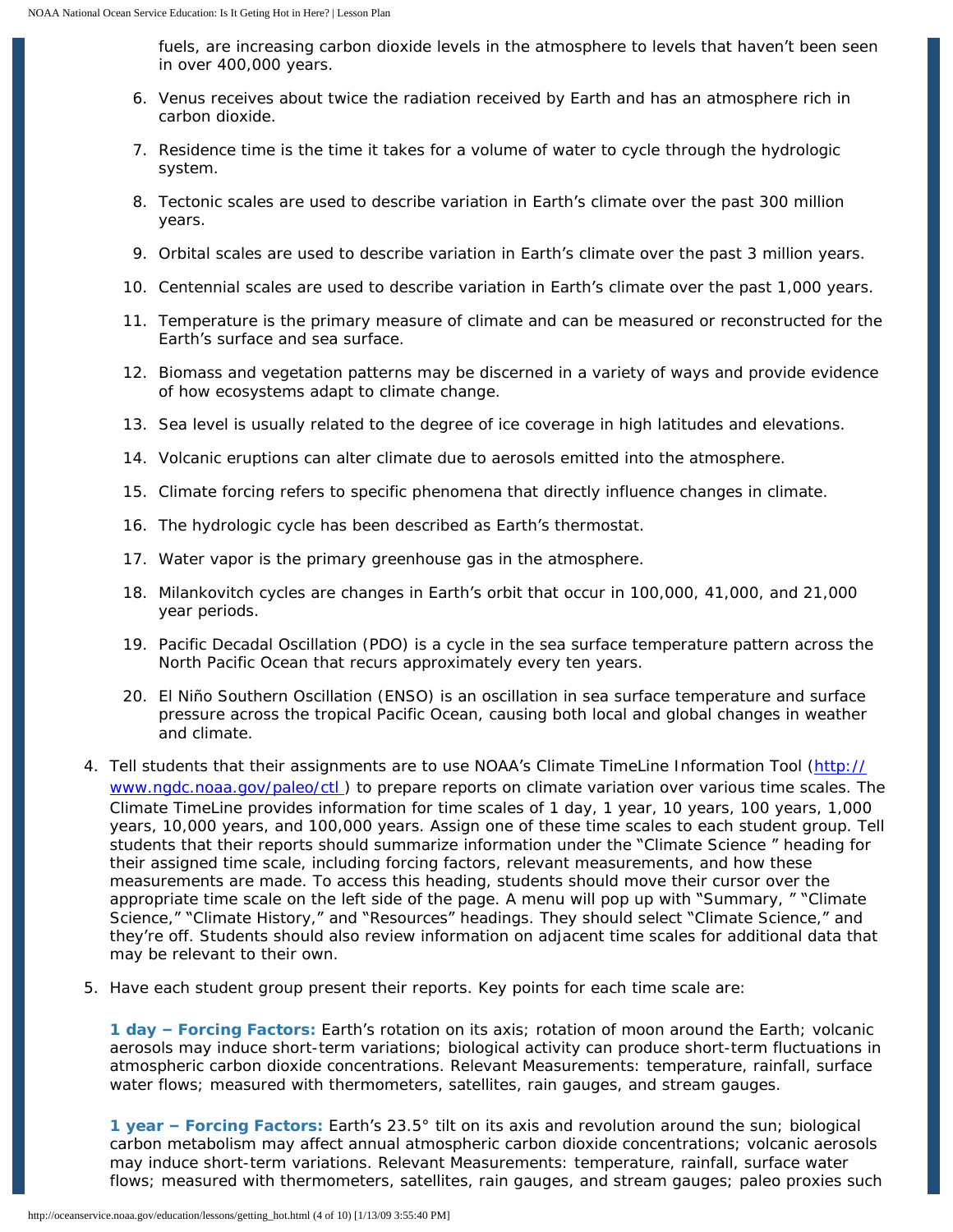as tree rings and cores from corals, ice caps, and glaciers can provide historic information.

**10 year – Forcing Factors:** the El Niño Southern Oscillation (ENSO) is the largest single source of climate variability at this time scale; sunspots may have an influence as well, but this is not certain. Relevant Measurements: temperature, rainfall, surface water flows; measured with thermometers, satellites, rain gauges, and stream gauges; paleo proxies such as tree rings and cores from corals, ice caps, and glaciers can provide historic information.

**100 year – Forcing Factors:** oscillations in ocean temperatures such as the North Atlantic Oscillation (NAO) and possibly the Pacific Decadal Oscillation (PDO). Relevant Measurements: temperature; paleo proxies such as tree rings and cores from corals, ice caps, and glaciers provide the most useful information.

**1,000 year – Forcing Factors:** variations in solar irradiance, volcanism, carbon cycles (uptake of carbon dioxide, particularly by living organisms in the oceans, can alter carbon dioxide concentrations in the atmosphere which are involved in the greenhouse effect), and thermohaline circulation (variations in the circulation of deep ocean water). Relevant Measurements: temperature, precipitation, chemical composition of air and water, volcanic activity, and vegetation types; all estimated through various paleo proxies including tree rings; cores from corals, ice caps, and glaciers; pollen analysis; packrat middens; and sediments.

**10,000 year – Forcing Factors:** variations in Earth's orbit; oscillations in the atmosphere-oceanice system (Dansgaard-Oeschger cycles); possibly variations in solar output; abrupt climate change may have been caused by sudden release of glacial water from large lakes. Relevant Measurements: temperature, estimated from variations in the ratio of oxygen isotopes in ice cores.

**100,000 year – Forcing Factors:** variations in Earth's orbit (Milankovitch cycles). Relevant Measurements: timing of ice ages and orbital fluctuations, estimated with paleo proxies and astronomical observations.

6. Lead a discussion on the possibility of climate change in the 21st century. Ask students what factors might result in climate change. Based on information cited above, students should identify ENSO, NAO, PDO, variations in solar irradiance, volcanism, carbon cycles, and thermohaline circulation as possible forcing factors.

While we don't know for certain how and why climate may change in the 21st century or what the impacts of such change will be, we do know that:

- Concentration of carbon dioxide in the atmosphere is at the highest level in 400,000 years, and the rate of increase coincides with the burning of fossil fuels.
- Recent estimates by NASA indicate that Arctic sea ice is melting at a rate of 9% per decade. Data show that the Arctic warmed significantly during the 1990s, and has continued to do so (see [http://](http://www.arctic.noaa.gov/detect/)  [www.arctic.noaa.gov/detect/](http://www.arctic.noaa.gov/detect/) for more information).
- Most of Earth's 160,000 glaciers have been melting during the last century, but the rate of melting has accelerated dramatically since the mid-1990s. Experts predict that by the middle of the 21st century, the Rocky Mountains, Cascades, and Glacier National Park will have lost almost all their ice (see [http://news.nationalgeographic.com/news/2002/08/0821\\_020821\\_wireglaciers.html](http://oceanservice.noaa.gov/cgi-bin/redirout.cgi?url=http://news.nationalgeographic.com/news/2002/08/0821_020821_wireglaciers.html) for more information).
- Melting glaciers and polar ice are known to coincide with sea level rise.

There are natural forcing factors that cause these changes, but human activities are increasing the impact of these natural factors. Students should be aware that climate changes have happened repeatedly in Earthís history and natural systems have adapted to these changes. But be sure students also understand that there is no guarantee that any species (including our own) will not be adversely affected by climate change. You may want to point out that 99% of all species of living organisms that have ever lived on Earth are extinct, and climate change is believed to have been responsible for several mass extinctions. Students should also understand that climate change does not always happen gradually over a long period of time; major changes in precipitation and temperature have occurred in less than a decade. Tell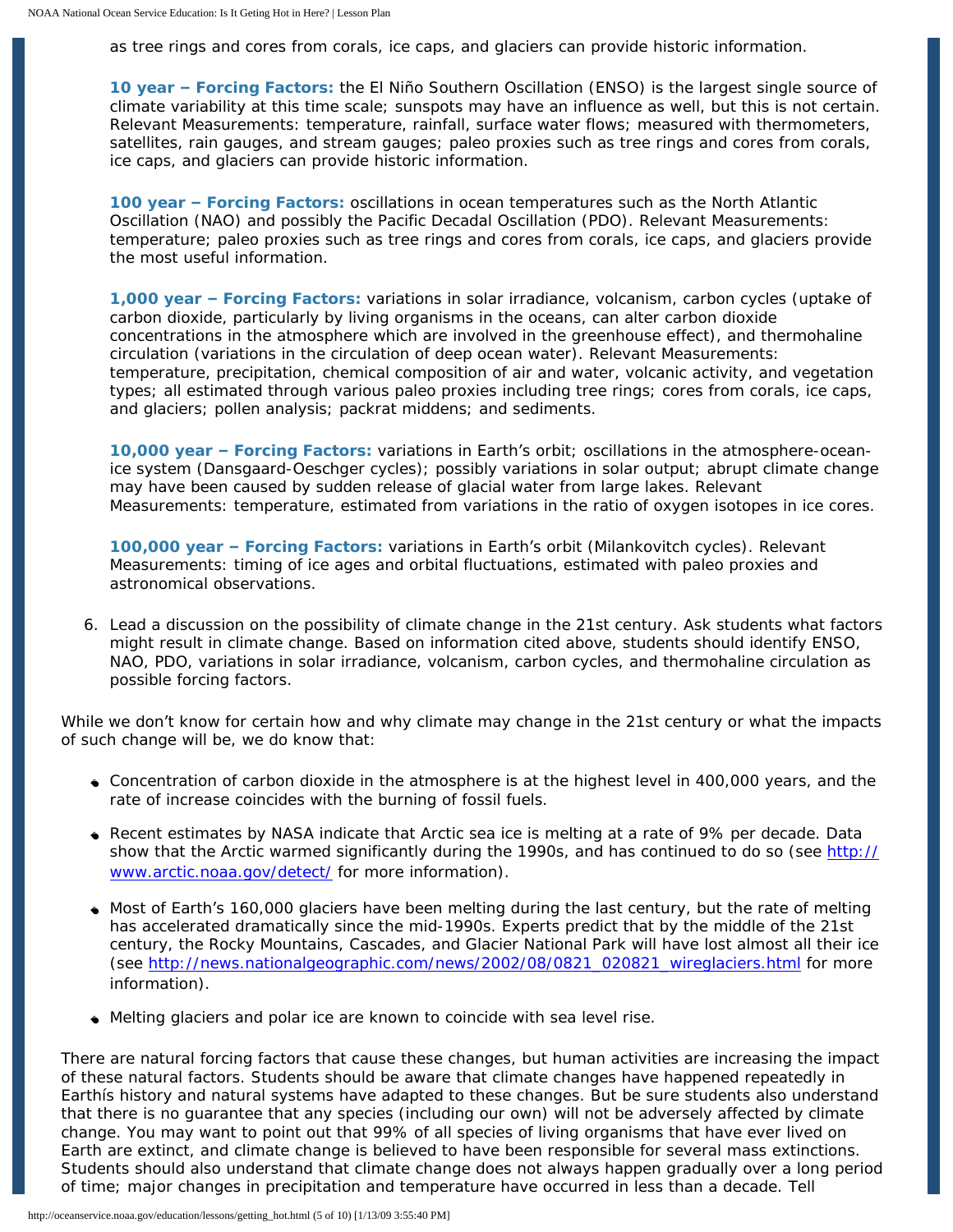students that some scientists have pointed out that increased atmospheric concentration of greenhouse gases such as carbon dioxide and methane could result in temperature changes that would alter the Gulf Stream. If that happens, the result could be an abrupt cooling in parts of Europe and North America. You may want to review the Climate TimeLine section on Future Forecasts [\( http://www.ngdc.noaa.gov/paleo/](http://www.ngdc.noaa.gov/paleo/ctl/future.html)  [ctl/future.html\)](http://www.ngdc.noaa.gov/paleo/ctl/future.html) for additional discussion.

Students should understand that human activity can affect the capacity of some systems to adapt. Coastal marshes, for example, can survive rising sea levels as long as they are able to accumulate and build soil at least as fast as the water level is rising. But human activities such as roads, canals, and dams can reduce the input of sediments to marshes and can also block their onshore migration. Ask students how human activity might mitigate climate change or its impacts. Using energy sources other than fossil fuels is an obvious strategy. But what about the carbon dioxide that has already entered the atmosphere? One interesting (and expensive) idea being studied is to transfer atmospheric carbon dioxide to another part of the carbon cycle by pumping liquefied carbon dioxide into the deep ocean. Se[e http://www.lbl.gov/](http://www.lbl.gov/Science-Articles/Archive/sea-carb-bish.html/) [Science-Articles/Archive/sea-carb-bish.html/](http://www.lbl.gov/Science-Articles/Archive/sea-carb-bish.html/) for more information. Another idea is to fertilize portions of the tropical ocean to stimulate the growth of phytoplankton that theoretically could move carbon from the atmosphere to the deep ocean. See [http://www.realclimate.org/index.php/archives/category/climate](http://oceanservice.noaa.gov/cgi-bin/redirout.cgi?url=http://www.realclimate.org/index.php/archives/category/climate-science/geoengineering/)[science/geoengineering/](http://oceanservice.noaa.gov/cgi-bin/redirout.cgi?url=http://www.realclimate.org/index.php/archives/category/climate-science/geoengineering/) for discussion of this idea.

[\(top\)](#page-0-0) 

# <span id="page-5-2"></span>**The Bridge Connection**

[http://www.vims.edu/bridge/](http://oceanservice.noaa.gov/cgi-bin/redirout.cgi?url=http://www.vims.edu/bridge/) – In the "Site Navigation" menu on the left, click on "Ocean Science Topics," then "Atmosphere," in the menu bar at the top of the page for links to resources about climate change.

# <span id="page-5-3"></span>**The "Me" Connection**

Have students write a brief essay describing what climate changes might be anticipated in their own community, using data from the State Climate Change Impacts information sheets at [http://yosemite.epa.](http://oceanservice.noaa.gov/cgi-bin/redirout.cgi?url=http://yosemite.epa.gov/OAR/globalwarming.nsf/content/ImpactsStateImpacts.html) [gov/OAR/globalwarming.nsf/content/ImpactsStateImpacts.html](http://oceanservice.noaa.gov/cgi-bin/redirout.cgi?url=http://yosemite.epa.gov/OAR/globalwarming.nsf/content/ImpactsStateImpacts.html).

# <span id="page-5-0"></span>**Extensions**

Have students analyze climate variation for a specific location chosen by the students or assigned by the teacher. Refer to directions at <http://www.ngdc.noaa.gov/paleo/ctl/activity.html>.

# [\(top\)](#page-0-0)

#### <span id="page-5-1"></span>**Resources**

<http://www.ngdc.noaa.gov/paleo/ctl>– NOAA's Climate TimeLine Information Tool

[http://oceanservice.noaa.gov/outreach/pdfs/nccos\\_climate\\_change.pdf](http://oceanservice.noaa.gov/outreach/pdfs/nccos_climate_change.pdf) - Coastal Areas and Marine Resources: The Potential Consequences of Climate Variability and Change

<http://www.arctic.noaa.gov/>– NOAA Arctic Theme Page

<http://www.oar.noaa.gov/k12/html/atmosphere2.html>– Three lesson plans at: Science with NOAA Research: Atmosphere

[http://www.realclimate.org/](http://oceanservice.noaa.gov/cgi-bin/redirout.cgi?url=http://www.realclimate.org/) - RealClimate is a commentary site on which working climate scientists comment on developing stories for the interested public and journalists. In addition, the site also provides context for many subjects that may be missing in mainstream news features.

[http://news.nationalgeographic.com/news/2002/08/0821\\_020821\\_wireglaciers.html](http://oceanservice.noaa.gov/cgi-bin/redirout.cgi?url=http://news.nationalgeographic.com/news/2002/08/0821_020821_wireglaciers.html) - " Glaciers Melting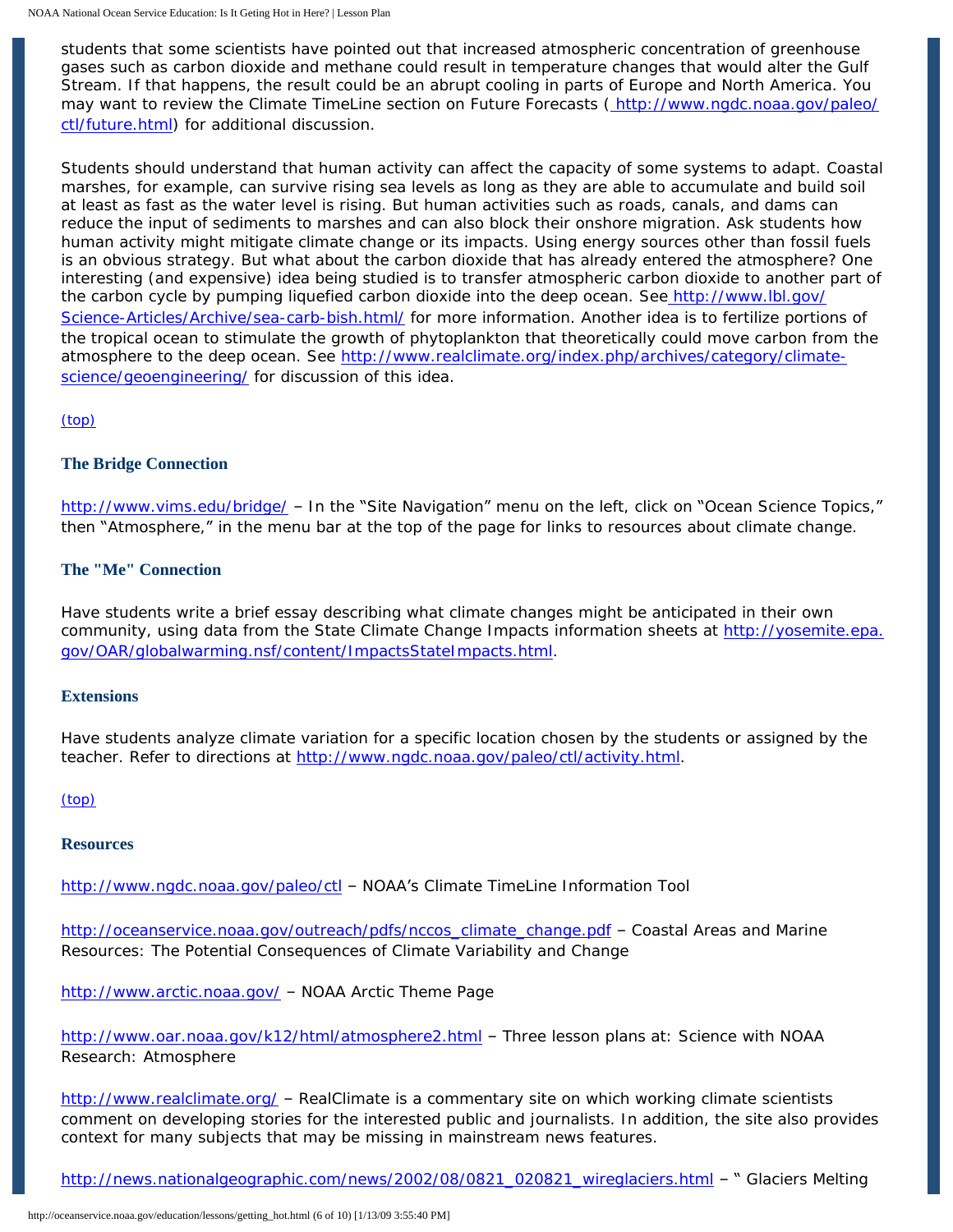Worldwide, Study Finds"

 <http://www.lbl.gov/Science-Articles/Archive/sea-carb-bish.html> – "Climate Change Scenarios Compel Studies of Ocean Carbon Storage"

<http://www.epa.gov/climatechange/index.html> – EPA climate change Web site

<http://topex-www.jpl.nasa.gov/education/education.html> - "Ocean Surface Topography from Space" Web site education page with links to educational resources and information about the TOPEX/Poseidon and JASON projects

[http://www.ucsusa.org/publication.cfm?publicationID=331](http://oceanservice.noaa.gov/cgi-bin/redirout.cgi?url=http://www.ucsusa.org/publication.cfm?publicationID=331) - Curriculum guide with 10 classroom activities that explore global warming and climate change and their effects on the Gulf of Mexico region

<http://www.ngdc.noaa.gov/paleo/education.html>- NOAA Paleoclimatology Program Educational Outreach - Definition of what paleoclimatology is plus slide sets, data sets, and other educational materials

# <span id="page-6-0"></span>**National Science Education Standards**

#### **Content Standard A: Science as Inquiry**

- Abilities necessary to do scientific inquiry
- Understandings about scientific inquiry

#### **Content Standard B: Physical Science**

- Motions and forces
- Interactions of energy and matter

#### **Content Standard D: Earth and Space Science**

- Energy in the earth system
- Understandings about scientific inquiry
- Origin and evolution of the Earth system

#### **Content Standard E: Science as Inquiry**

• Understandings about science and technology

# **Content Standard F: Science in Personal and Social Perspectives**

- Personal and community health
- Population growth
- Natural resources
- Environmental quality
- Natural and human-induced hazards
- Science and technology in local, national, and global challenges

#### **Content Standard G: History and Nature of Science**

• Nature of scientific knowledge

# [\(top\)](#page-0-0)

# <span id="page-6-1"></span>**Ocean Literacy Essential Principles and Fundamental Concepts**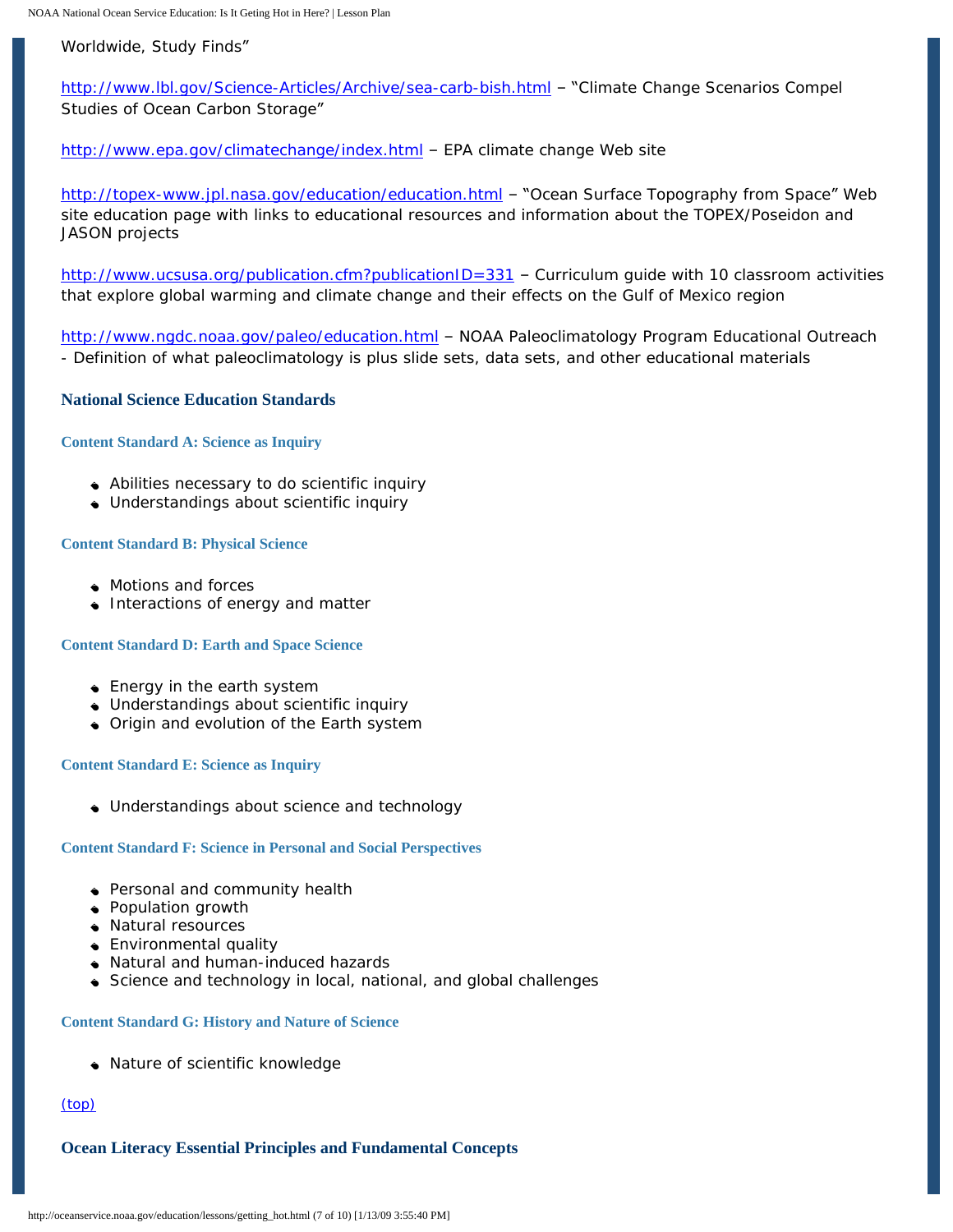#### **Essential Principle 1. The Earth has one big ocean with many features**

- Fundamental Concept c. Throughout the ocean there is one interconnected circulation system powered by wind, tides, the force of the Earth's rotation (Coriolis effect), the Sun, and water density differences. The shape of ocean basins and adjacent land masses influence the path of circulation.
- Fundamental Concept f. The ocean is an integral part of the water cycle and is connected to all of the earth's water reservoirs via evaporation and precipitation processes.
- Fundamental Concept h. Although the ocean is large, it is finite and resources are limited.

#### **Essential Principle 2. The ocean and life in the ocean shape the features of the Earth**

- Fundamental Concept b. Sea level changes over time have expanded and contracted continental shelves, created and destroyed inland seas, and shaped the surface of land.
- Fundamental Concept e. Tectonic activity, sea level changes, and force of waves influence the physical structure and landforms of the coast.

#### **Essential Principle 3. The ocean is a major influence on weather and climate**

- Fundamental Concept a. The ocean controls weather and climate by dominating the Earth' s energy, water and carbon systems.
- Fundamental Concept b. The ocean absorbs much of the solar radiation reaching Earth. The ocean loses heat by evaporation. This heat loss drives atmospheric circulation when, after it is released into the atmosphere as water vapor, it condenses and forms rain. Condensation of water evaporated from warm seas provides the energy for hurricanes and cyclones.
- Fundamental Concept c. The El Niño Southern Oscillation causes important changes in global weather patterns because it changes the way heat is released to the atmosphere in the Pacific.
- Fundamental Concept d. Most rain that falls on land originally evaporated from the tropical ocean.
- Fundamental Concept e. The ocean dominates the Earth's carbon cycle. Half the primary productivity on Earth takes place in the sunlit layers of the ocean and the ocean absorbs roughly half of all carbon dioxide added to the atmosphere.
- Fundamental Concept f. The ocean has had, and will continue to have, a significant influence on climate change by absorbing, storing, and moving heat, carbon and water.
- Fundamental Concept g. Changes in the ocean's circulation have produced large, abrupt changes in climate during the last 50,000 years.

#### **Essential Principle 6. The ocean and humans are inextricably interconnected**

- Fundamental Concept a. The ocean affects every human life. It supplies freshwater (most rain comes from the ocean) and nearly all Earth's oxygen. It moderates the Earth's climate, influences our weather, and affects human health.
- Fundamental Concept f. Coastal regions are susceptible to natural hazards (such as tsunamis, hurricanes, cyclones, sea level change, and storm surges).
- Fundamental Concept g. Everyone is responsible for caring for the ocean. The ocean sustains life on Earth and humans must live in ways that sustain the ocean. Individual and collective actions are needed to effectively manage ocean resources for all.

#### **Essential Principle 7. The ocean is largely unexplored**

• Fundamental Concept f. Ocean exploration is truly interdisciplinary. It requires close collaboration among biologists, chemists, climatologists, computer programmers, engineers, geologists, meteorologists, and physicists, and new ways of thinking.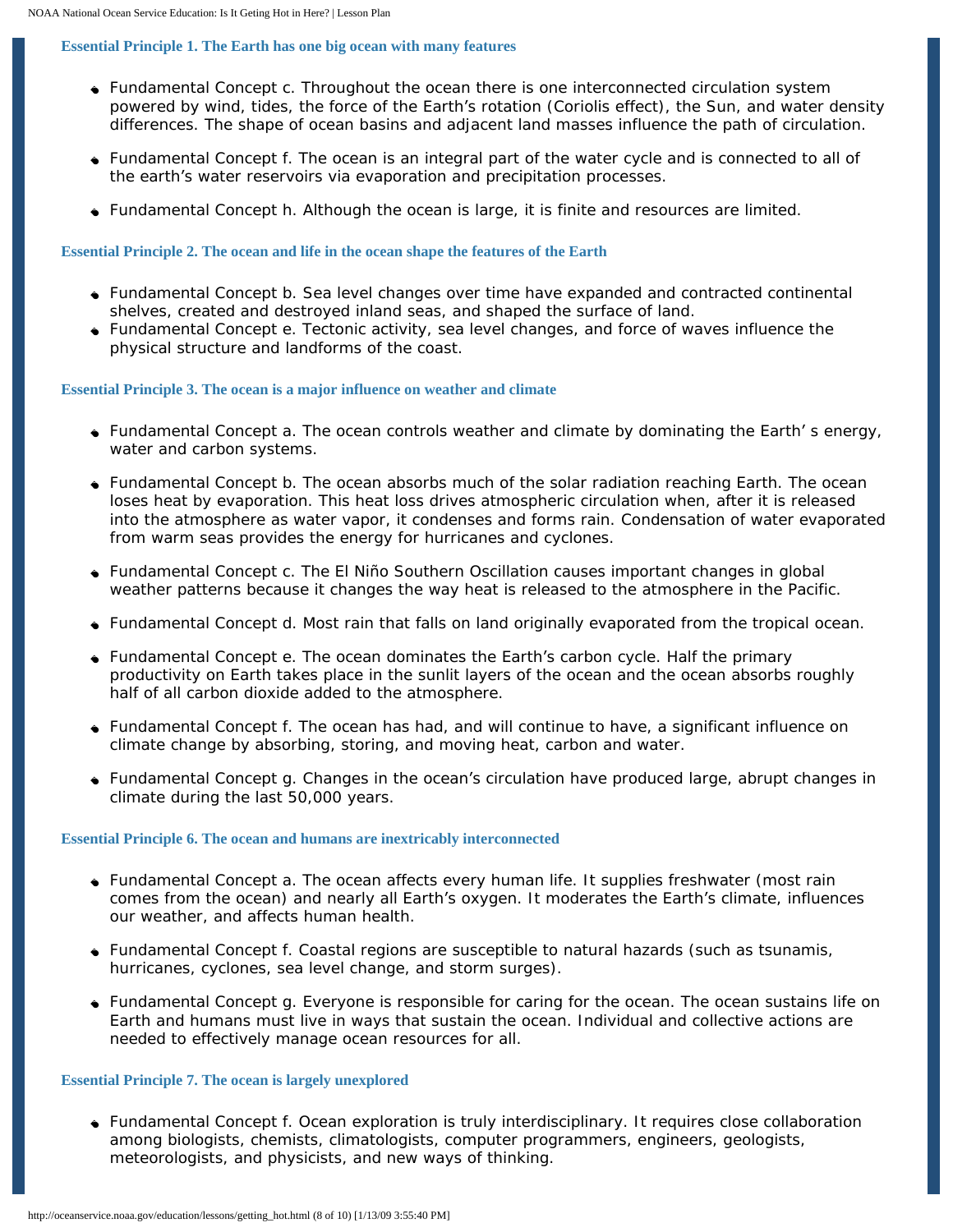# **Is It Getting Hot in Here?**

#### **Student Worksheet**

Refer to "Climate TimeLine Tutorial" and "Overview of Climate Processes" that begin at [http://www.ngdc.](http://www.ngdc.noaa.gov/paleo/ctl/drought.html) [noaa.gov/paleo/ctl/drought.html](http://www.ngdc.noaa.gov/paleo/ctl/drought.html) and <http://www.ngdc.noaa.gov/paleo/ctl/about4.html>respectively.

- 1. The primary force outside the Earth's internal system that drives the planet's weather and climate systems is \_\_\_\_\_\_\_\_\_\_\_\_\_.
- 2. Two factors outside Earth's environment and climate system that can cause the amount of energy reaching the surface of the Earth to vary are \_\_\_\_\_\_\_\_\_\_\_\_\_ and \_\_\_\_\_\_\_\_\_\_\_\_\_.
- 3. About \_\_\_\_\_\_\_\_\_\_\_\_\_ % of the radiation entering the Earth's atmosphere is reflected back to space, and about \_\_\_\_\_\_\_\_\_\_\_\_\_ % is absorbed by the atmosphere and surface of the planet.
- 4. About \_\_\_\_\_\_\_\_\_\_\_\_\_% of the radiation entering the Earth's atmosphere is absorbed by greenhouse gases.
- 5. In recent years, concern has grown that human activities, most particularly \_\_\_\_\_\_\_\_\_\_\_\_\_, are increasing carbon dioxide levels in the atmosphere to levels that haven't been seen in over 400,000 years.
- 6. Venus receives about \_\_\_\_\_\_\_\_\_\_\_\_\_ the radiation received by Earth, and has an atmosphere rich in \_\_\_\_\_\_\_\_\_\_\_\_\_.
- 7. \_\_\_\_\_\_\_\_\_\_\_\_\_ is the time it takes for a volume of water to cycle through the hydrologic system.
- 8. \_\_\_\_\_\_\_\_\_\_\_\_\_\_\_\_\_ scales are used to describe variation in Earth's climate over the past 300 million years.
- 9. \_\_\_\_\_\_\_\_\_\_\_\_\_\_\_\_ scales are used to describe variation in Earth's climate over the past 3 million years.
- 10. \_\_\_\_\_\_\_\_\_\_\_\_\_ scales are used to describe variation in Earth's climate over the past1000 years.
- 11. \_\_\_\_\_\_\_\_\_\_\_\_\_ is the primary measure of climate and can be measured or reconstructed for the Earth's surface and sea surface.
- 12. \_\_\_\_\_\_\_\_\_\_\_\_\_ may be discerned in a variety of ways and provide evidence of how ecosystems change to adapt to climate change.
- 13. Sea Level is usually related to the degree of \_\_\_\_\_\_\_\_\_\_\_\_\_\_\_\_ in high latitudes and elevations.
- 14. \_\_\_\_\_\_\_\_\_\_\_\_\_ can alter climate due to aerosols emitted into the atmosphere.
- 15. \_\_\_\_\_\_\_\_\_\_\_\_\_ refers to specific phenomena that directly influence changes in climactic dynamics.
- 16. The \_\_\_\_\_\_\_\_\_\_\_\_\_ has been described as Earth's thermostat.
- 17. \_\_\_\_\_\_\_\_\_\_\_\_\_ is the primary greenhouse gas in the atmosphere.
- 18. \_\_\_\_\_\_\_\_\_\_\_\_\_ are changes in Earth's orbit that occur in 100,000, 41,000, and 21,000 year periods.
- 19. \_\_\_\_\_\_\_\_\_\_\_\_\_ is an oscillation in the sea surface temperature pattern across the North Pacific Ocean.
- 20. \_\_\_\_\_\_\_\_\_\_\_\_\_ is an oscillation in sea surface temperature and surface pressure across the tropical Pacific Ocean, causing both local and far away changes in weather and climate.